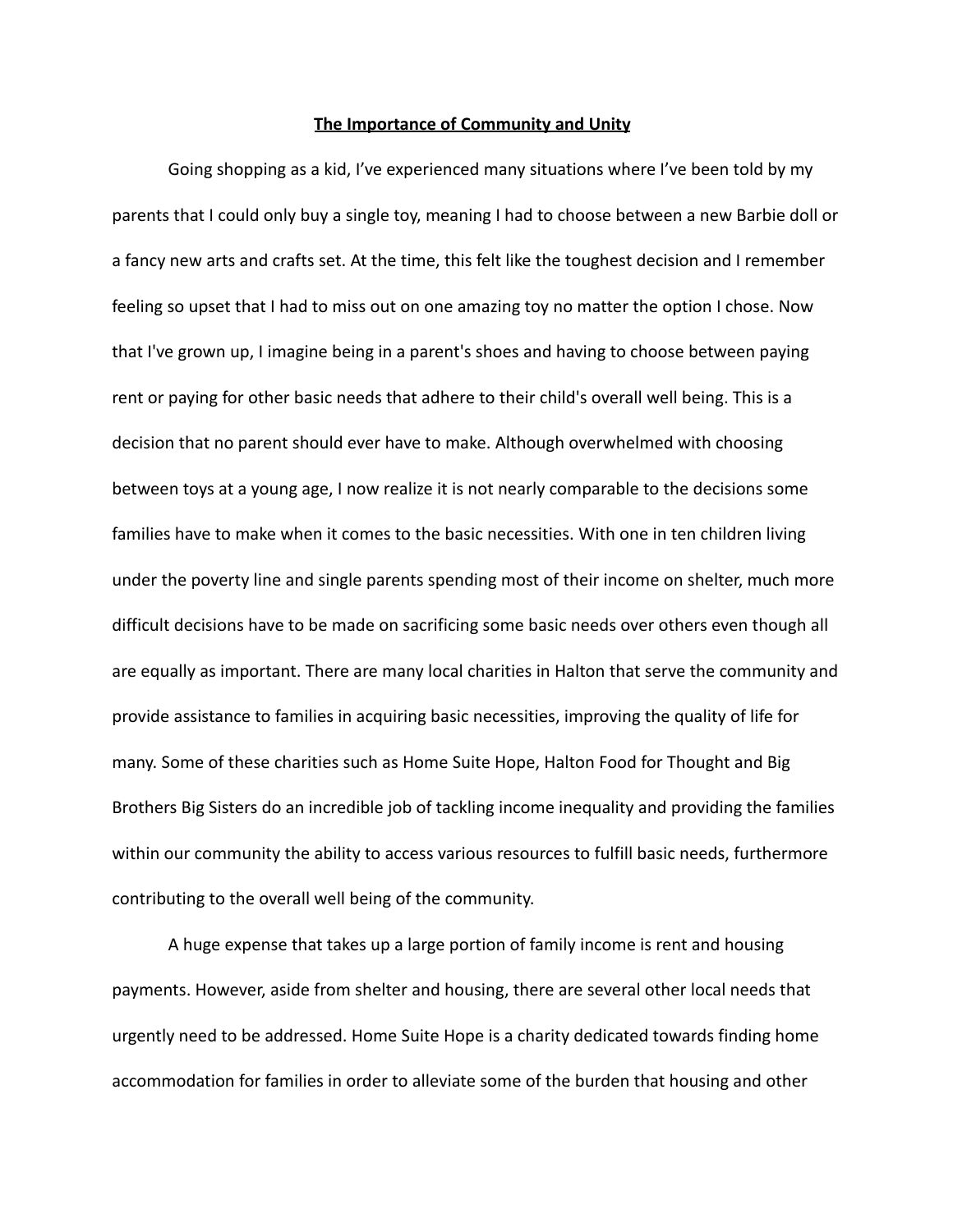expenses put forth. Furthermore, the charity aims to lessen the financial strain from housing expenses that prevent families from obtaining the basic necessities they deserve (Fight For Hope, 2020). I can imagine, as a parent, one of the most important things must be to raise your children in a nourishing environment where they can be provided with more than just the basic necessities. However, the frustration of not being able to afford all the basic needs of your children is not something that any parent should experience. With help from Home Suite Hope and its partners, parents don't have to sacrifice any of their children's needs as they are able to spend their income on various necessities for their children such as nutritious foods and clothing, rather than just rent or housing. Home Suite Hope's remarkable contributions to the community are shown through the profound impacts they've made on Halton families. As stated by a participant involved in the charity program, the charity; Home Suite Hope has ''given me hope to believe for a better future for my children and myself'' (Fight For Hope, 2020).

Having a shelter and a safe space to sleep is undoubtedly crucial and important to everybody. However, when parents with limited income are spending a majority of money on shelter they are sometimes unable to provide their kids with other necessities such as healthy food options. Although parents may still be able to provide their kids with food, it may not always be enough or as nutritious. As children are growing up, it is very important that they are able to receive enough nutrients to be healthy and well nourished. Furthermore, having nutritious meals to fuel kids' bodies especially during school hours will help kids in reaching their academic goals and overall having enough energy to learn and play. Notably, 6.8% of Halton households are facing food insecurity, leaving detrimental effects on children's health (Halton Poverty Roundtable, 2018). In response, Halton Food for Thought is a charity dedicated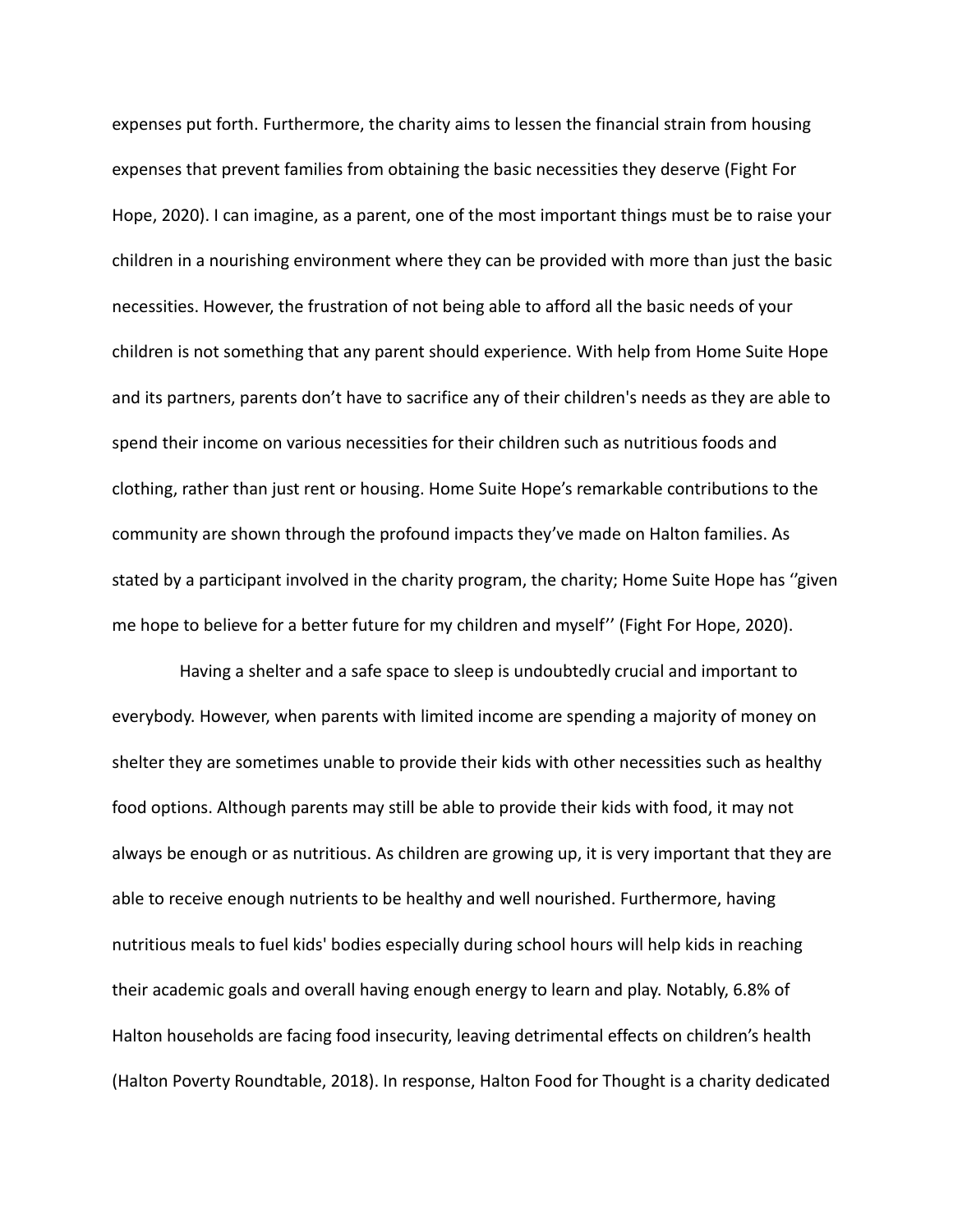towards feeding students healthy meals to ensure that each student has an equal opportunity at academic success (Halton Food for Thought, 2022). From personal experience, I know that learning on an empty stomach is nearly impossible. Children especially, require lots of food and energy to be capable of developing the ability to focus, think creatively and achieve academic success. Rather than focusing on having an empty stomach, they should be able to focus on their learning, an important factor in the development of adolescents.

Children's early developmental stages of life are a crucial time that helps build stability and confidence that will serve them in the future, however living in poverty and facing adversities such as poverty can take a toll on their mental health as well as the potential and ambition of these kids in pursuing future aspirations. Not only is it important for kids' bodies to be well nourished, but their minds and mental health deserve an equal amount of attention. With financial boundaries and parents that are busy working to pay living expenses, children may lack those strong and essential relationships with their parent(s) that are immensely important to their overall well being. Big Brothers Big Sisters is yet another incredible charity that aids children in creating impactful relationships and helps kids obtain a bit of additional support from mentors (Big Brothers Big Sisters, 2020). In households facing financial hardship, parents are often super busy working long hours just to be able to afford the basic needs, and therefore are unable to spend as much time bonding with their children. Therefore, having these relationships with mentors provided by the charity programs, it will help children in receiving the support and care from surrounding role models that will help them flourish and succeed as they grow up into happier, healthier individuals that can contribute to their community.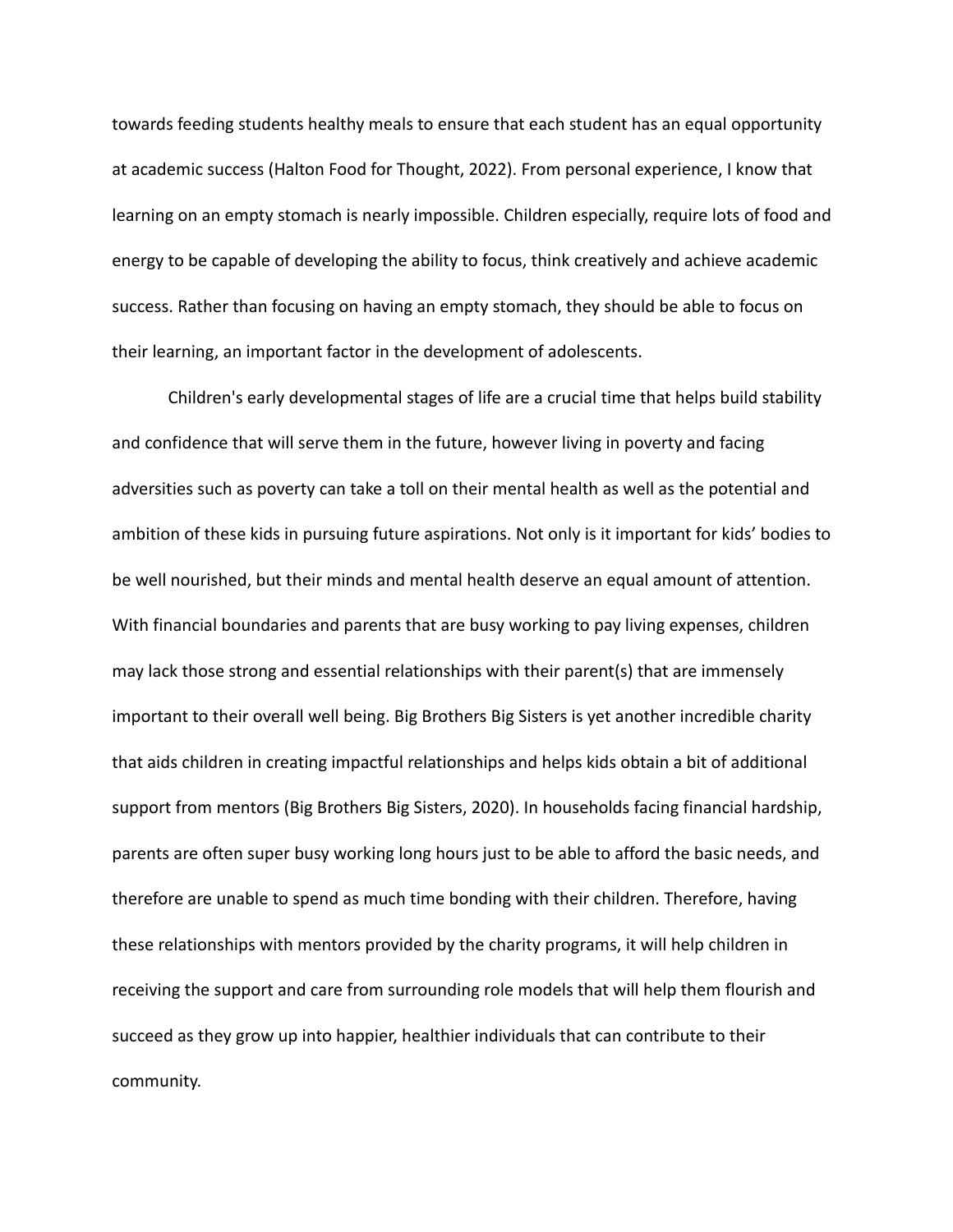Overall the three charities and various others in Halton are immensely important for the families in Halton and in general, the community as a whole. By working to provide every child and their family with basic needs such as housing accommodation, food or mental health resources, the overall well being of everyone is improved. With the help of these charities and hundreds of volunteers, the community has been brought together to help better the lives of Halton families and their children. After all, children of this generation are the future of our world and their well-being, whether physical or mental, is essential to their future and future generations. Whether impacted by poverty, illness, or other hardships, it is important we come together as a community to help one another because as Helen Keller once said, ''Alone we can do so little; together we can do so much'' (Say, 2021).